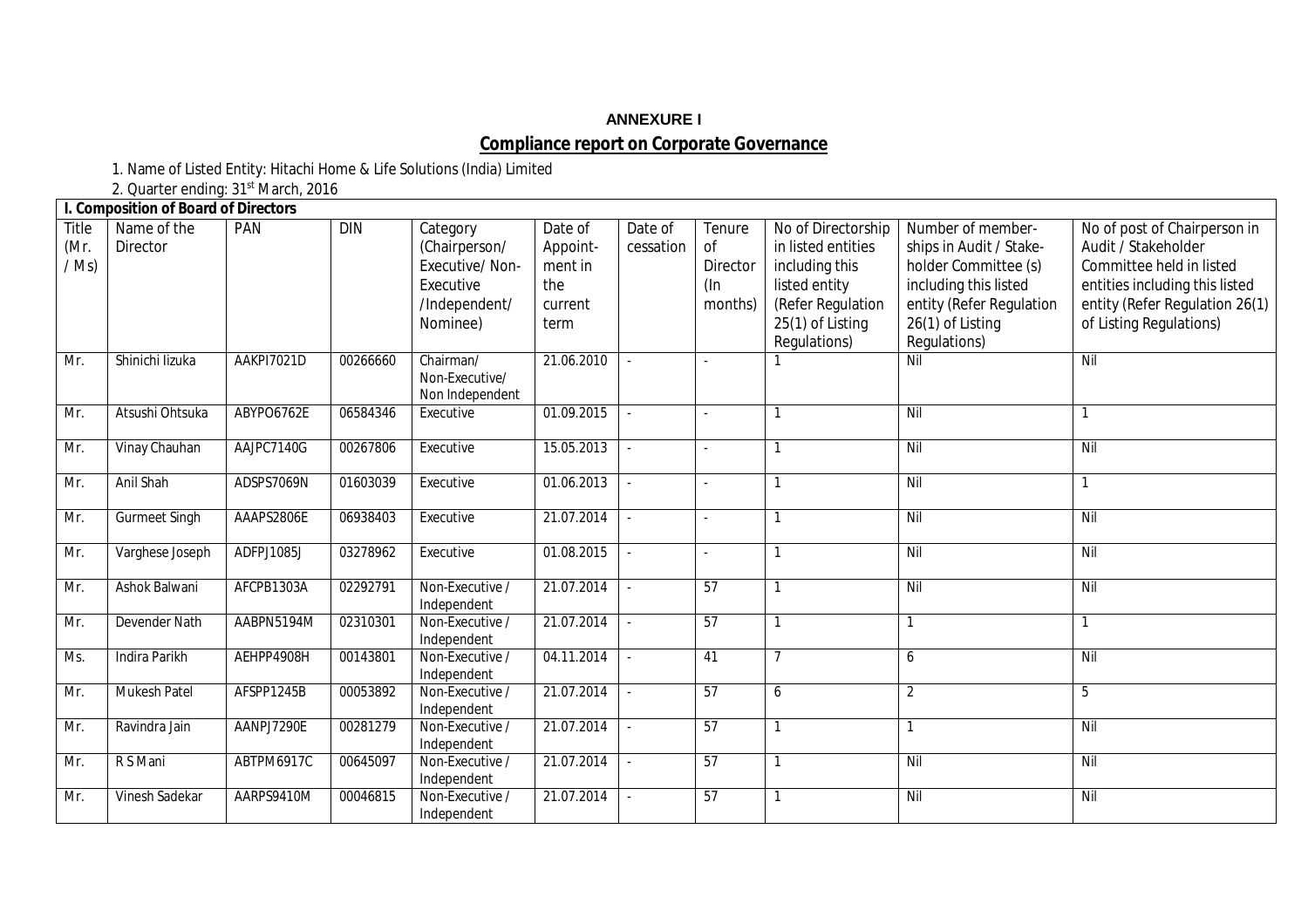| II. Composition of Committees          |                     |                             |               |
|----------------------------------------|---------------------|-----------------------------|---------------|
| Name of Committee                      | Name of Committee   | Category (Executive/Non-    | Category      |
|                                        | members             | Executive / Independent /   | (Chairperson/ |
|                                        |                     | Nominee)                    | Member)       |
| 1. Audit Committee                     | Mr. Mukesh Patel    | Non-Executive / Independent | Chairperson   |
|                                        | Mr. Devender Nath   | Non-Executive / Independent | Member        |
|                                        | Mr. Ravindra Jain   | Non-Executive / Independent | Member        |
| 2. Nomination & Remuneration Committee | Mr. Mukesh Patel    | Non-Executive / Independent | Chairperson   |
|                                        | Mr. Devender Nath   | Non-Executive / Independent | Member        |
|                                        | Mr. Ravindra Jain   | Non-Executive / Independent | Member        |
| 3. Risk Management Committee           | Not Applicable      |                             |               |
| 4. Stakeholders Relationship Committee | Mr. Mukesh Patel    | Non-Executive / Independent | Chairperson   |
|                                        | Mr. Atsushi Ohtsuka | Executive                   | Member        |
|                                        | Mr. Anil Shah       | Executive                   | Member        |

| III. Meeting of Board of Directors          |                                    |                      |                                 |                 |                             |  |
|---------------------------------------------|------------------------------------|----------------------|---------------------------------|-----------------|-----------------------------|--|
| Date(s) of Meeting (if any) in the previous | Date(s) of Meeting (if any) in the |                      | Maximum gap between any two     |                 |                             |  |
| quarter                                     | relevant quarter                   |                      | consecutive (in number of days) |                 |                             |  |
| 26-Oct-2015                                 | 8-Feb-2016                         |                      | 104                             |                 |                             |  |
| <b>IV. Meeting of Committees</b>            |                                    |                      |                                 |                 |                             |  |
| Date(s) of meeting of the                   | Whether requirement of             |                      | Date(s) of meeting of the       |                 | Maximum gap between any     |  |
| committee in the relevant quarter           |                                    | Quorum met (details) | committee in the previous       |                 | two consecutive meetings in |  |
|                                             |                                    | quarter              |                                 | number of days* |                             |  |
| <b>Audit Committee</b>                      |                                    |                      |                                 |                 |                             |  |
| 8-Feb-2016<br>Yes                           |                                    | 26-Oct-2016          |                                 |                 | 104                         |  |
|                                             |                                    |                      |                                 |                 |                             |  |

| V. Related Party Transaction                                                           |                                      |
|----------------------------------------------------------------------------------------|--------------------------------------|
| <b>Subject</b>                                                                         | <b>Compliance status (Yes/No/NA)</b> |
| Whether prior approval of audit committee obtained                                     | Yes                                  |
| Whether shareholder approval obtained for material RPT                                 | Yes                                  |
| Whether details of RPT entered into pursuant to omnibus approval have been reviewed by | NA                                   |
| <b>Audit Committee</b>                                                                 |                                      |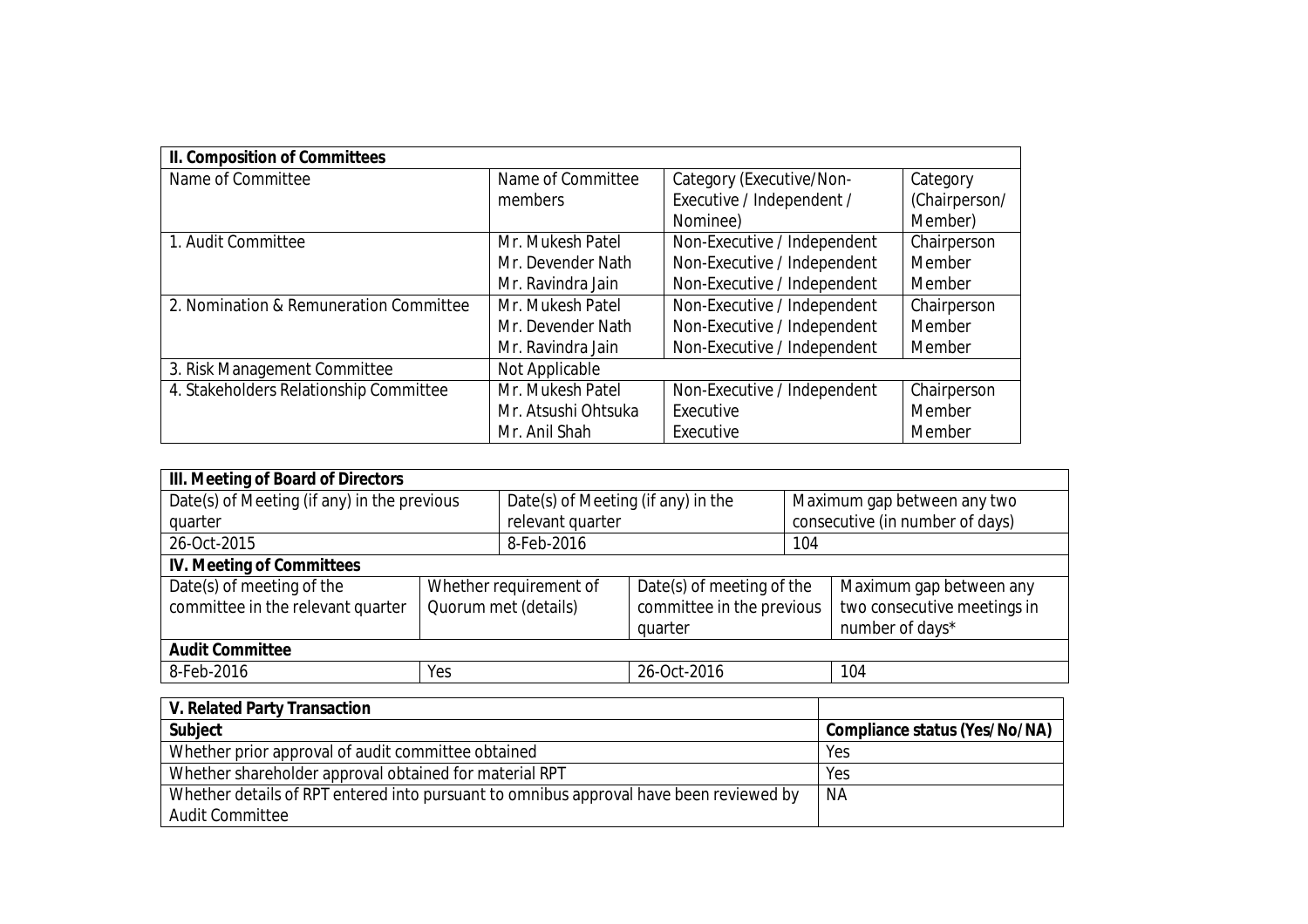### **VI. Affirmations.**

- 1. The composition of Board of Directors is in terms of SEBI (Listing obligations and disclosure requirements) Regulations, 2015.
- 2. The composition of the following committees is in terms of SEBI(Listing obligations and disclosure requirements) Regulations, 2015 a. Audit Committee

b. Nomination & remuneration committee

- c. Stakeholders relationship committee
- 3. The committee members have been made aware of their powers, role and responsibilities as specified in SEBI (Listing obligations and disclosure requirements) Regulations, 2015.
- 4. The meetings of the board of directors and the above committees have been conducted in the manner as specified in SEBI (Listing obligations and disclosure requirements) Regulations, 2015.
- 5. The report submitted in the previous quarter has been placed before Board of Directors. There is no comments/observations/advice of Board of Directors.

#### **For Hitachi Home & Life Solutions (India) Limited**

**Parag Dave Company Secretary**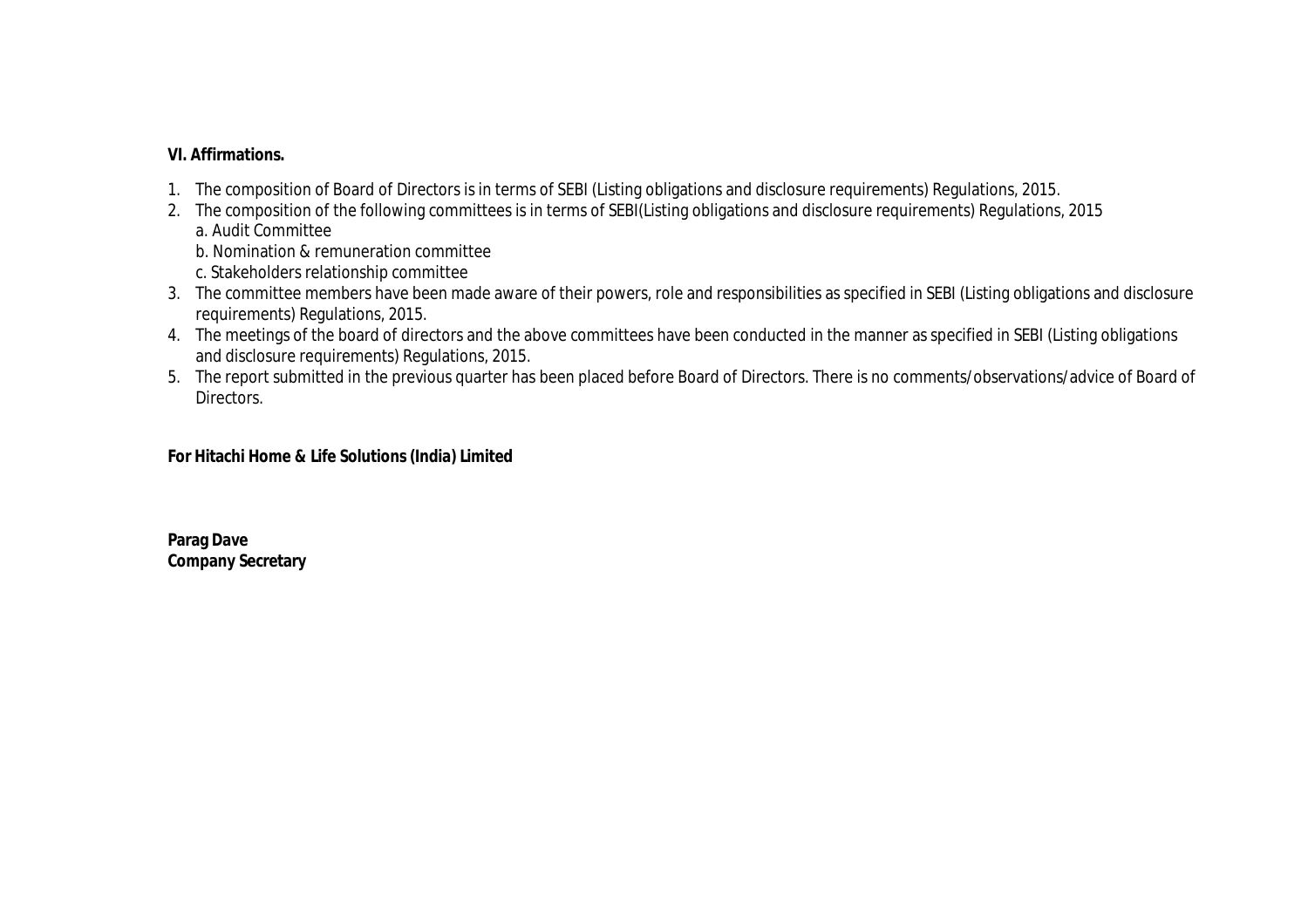#### **ANNEXURE II**

| I. Disclosure on website in terms of Listing Regulations      |                                      |  |  |  |  |
|---------------------------------------------------------------|--------------------------------------|--|--|--|--|
| <b>Item</b>                                                   | <b>Compliance status (Yes/No/NA)</b> |  |  |  |  |
| Details of business                                           | Yes                                  |  |  |  |  |
| Terms and conditions of appointment of independent            | Yes                                  |  |  |  |  |
| directors                                                     |                                      |  |  |  |  |
| Composition of various committees of board of directors       | Yes                                  |  |  |  |  |
| Code of conduct of board of directors and senior              | Yes                                  |  |  |  |  |
| management personnel                                          |                                      |  |  |  |  |
| Details of establishment of vigil mechanism/ Whistle Blower   | Yes                                  |  |  |  |  |
| policy                                                        |                                      |  |  |  |  |
| Criteria of making payments to non-executive directors        | Yes                                  |  |  |  |  |
| Policy on dealing with related party transactions             | Yes                                  |  |  |  |  |
| Policy for determining 'material' subsidiaries                | <b>NA</b>                            |  |  |  |  |
| Details of familiarization programmes imparted to             | Yes                                  |  |  |  |  |
| independent directors                                         |                                      |  |  |  |  |
| Contact information of the designated officials of the listed | Yes                                  |  |  |  |  |
| entity who are responsible for assisting and handling         |                                      |  |  |  |  |
| investor grievances                                           |                                      |  |  |  |  |
| email address for grievance redressal and other relevant      | Yes                                  |  |  |  |  |
| details                                                       |                                      |  |  |  |  |
| <b>Financial results</b>                                      | Yes                                  |  |  |  |  |
| Shareholding pattern                                          | Yes                                  |  |  |  |  |
| Details of agreements entered into with the media             | Yes                                  |  |  |  |  |
| companies and/or their associates                             |                                      |  |  |  |  |
| New name and the old name of the listed entity                | <b>NA</b>                            |  |  |  |  |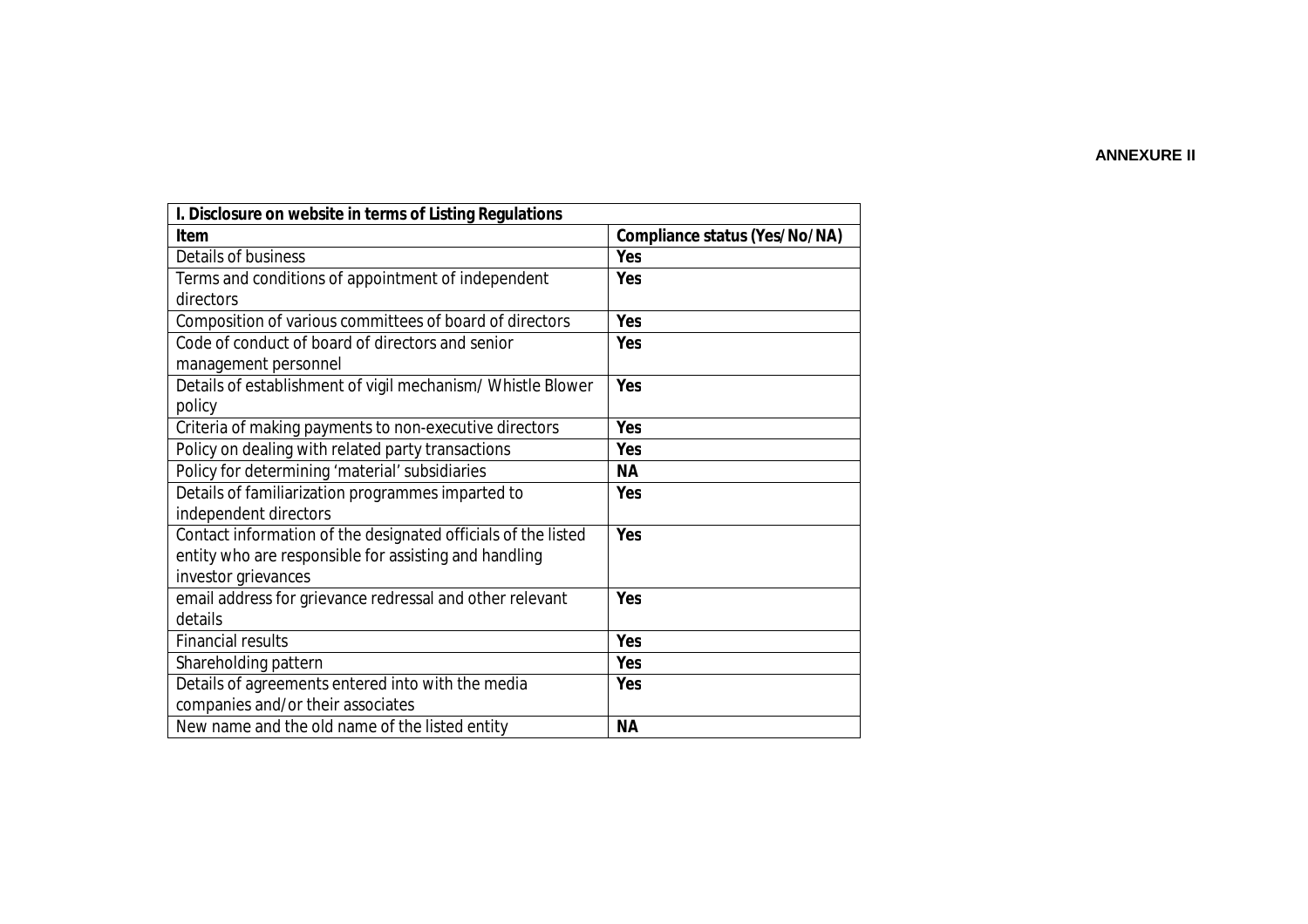| <b>Il Annual Affirmations</b>                                                                       |                                |                          |  |  |  |
|-----------------------------------------------------------------------------------------------------|--------------------------------|--------------------------|--|--|--|
| <b>Particulars</b>                                                                                  | <b>Regulation Number</b>       | <b>Compliance status</b> |  |  |  |
| Independent director(s) have been appointed in terms of specified criteria of 'independence' and/or | $16(1)(b)$ & $25(6)$           | Yes                      |  |  |  |
| 'eligibility'                                                                                       |                                |                          |  |  |  |
| <b>Board composition</b>                                                                            | 17(1)                          | Yes                      |  |  |  |
| Meeting of Board of directors                                                                       | 17(2)                          | Yes                      |  |  |  |
| Review of Compliance Reports                                                                        | 17(3)                          | Yes                      |  |  |  |
| Plans for orderly succession for appointments                                                       | 17(4)                          | Yes                      |  |  |  |
| Code of Conduct                                                                                     | 17(5)                          | Yes                      |  |  |  |
| Fees/compensation                                                                                   | 17(6)                          | Yes                      |  |  |  |
| Minimum Information                                                                                 | 17(7)                          | Yes                      |  |  |  |
| Compliance Certificate                                                                              | 17(8)                          | Yes                      |  |  |  |
| Risk Assessment & Management                                                                        | 17(9)                          | Yes                      |  |  |  |
| Performance Evaluation of Independent Directors                                                     | 17(10)                         | Yes                      |  |  |  |
| <b>Composition of Audit Committee</b>                                                               | 18(1)                          | Yes                      |  |  |  |
| Meeting of Audit Committee                                                                          | 18(2)                          | Yes                      |  |  |  |
| Composition of nomination & remuneration committee                                                  | $19(1)$ & $(2)$                | Yes                      |  |  |  |
| Composition of Stakeholder Relationship Committee                                                   | $20(1)$ & $(2)$                | Yes                      |  |  |  |
| Composition and role of risk management committee                                                   | 21(1), (2), (3), (4)           | <b>NA</b>                |  |  |  |
| Vigil Mechanism                                                                                     | 22                             | Yes                      |  |  |  |
| Policy for related party Transaction                                                                | $23(1), (5), (6), (7)$ & $(8)$ | Yes                      |  |  |  |
| Prior or Omnibus approval of Audit Committee for all related party transactions                     | $23(2)$ , $(3)$                | <b>NA</b>                |  |  |  |
| Approval for material related party transactions                                                    | 23(4)                          | Yes                      |  |  |  |
| Composition of Board of Directors of unlisted material Subsidiary                                   | 24(1)                          | <b>NA</b>                |  |  |  |
| Other Corporate Governance requirements with respect to subsidiary of listed entity                 | $24(2),(3),(4),(5)$ & (6)      | <b>NA</b>                |  |  |  |
| Maximum Directorship & Tenure                                                                       | $25(1)$ & $(2)$                | Yes                      |  |  |  |
| Meeting of independent directors                                                                    | $25(3)$ & $(4)$                | Yes                      |  |  |  |
| Familiarization of independent directors                                                            | 25(7)                          | Yes                      |  |  |  |
| Memberships in Committees                                                                           | 26(1)                          | Yes                      |  |  |  |
| Affirmation with compliance to code of conduct from members of Board of Directors and Senior        | 26(3)                          | Yes                      |  |  |  |
| management personnel                                                                                |                                |                          |  |  |  |
| Disclosure of Shareholding by Non-Executive Directors                                               | 26(4)                          | Yes                      |  |  |  |
| Policy with respect to Obligations of directors and senior management                               | 26(2) & 26(5)                  | Yes                      |  |  |  |